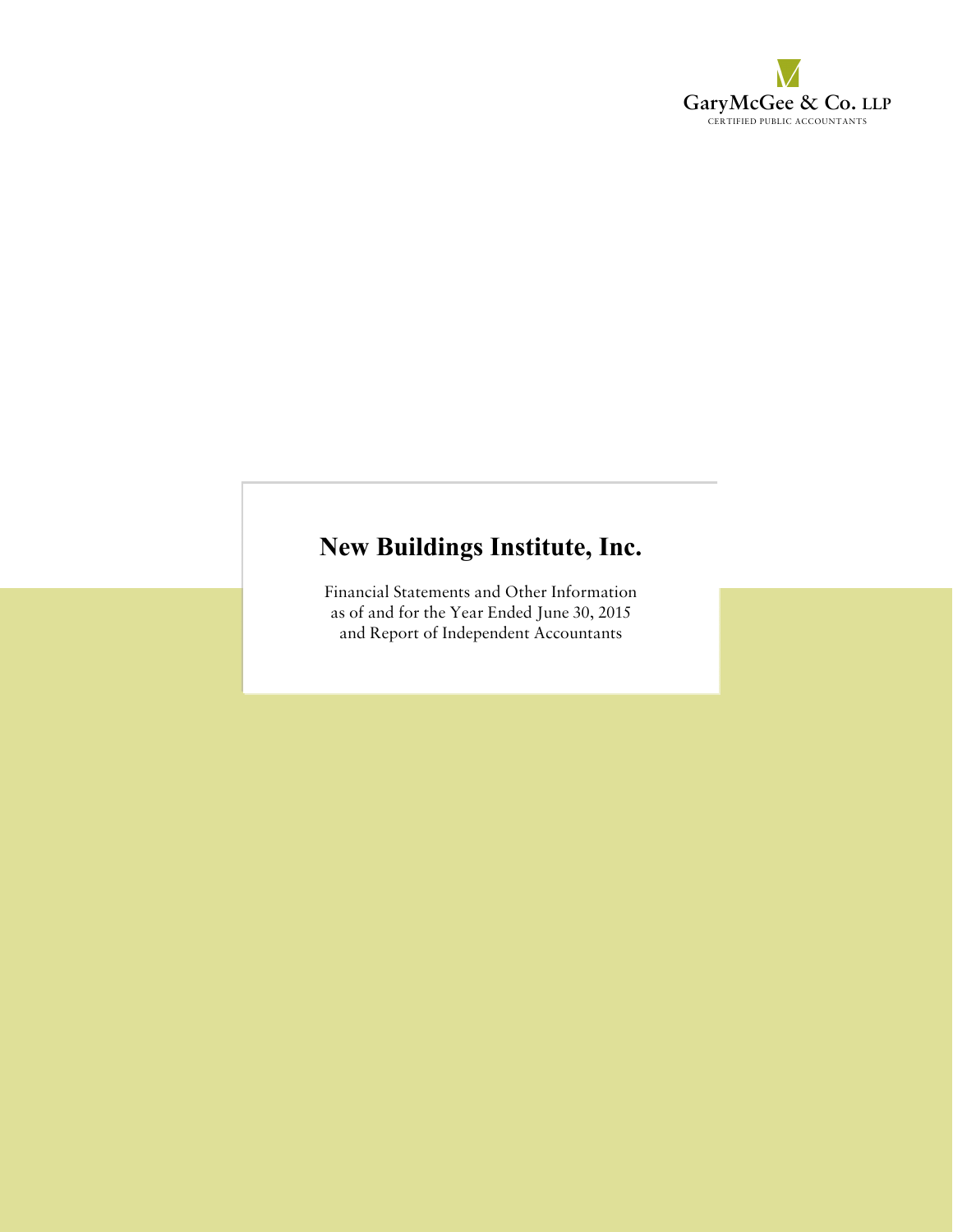# TABLE OF CONTENTS

|                                             | Page           |
|---------------------------------------------|----------------|
| <b>Report of Independent Accountants</b>    | $\mathfrak{Z}$ |
| <b>Financial Statements:</b>                |                |
| <b>Statement of Financial Position</b>      | 5              |
| <b>Statement of Activities</b>              | 6              |
| <b>Statement of Cash Flows</b>              | 7              |
| Notes to Financial Statements               | 8              |
| <b>Supplementary Financial Information:</b> |                |
| Schedule of Functional Expenses             | 13             |
| <b>Other Information:</b>                   |                |
| Governing Board and Management              | 14             |
| Inquiries and Other Information             | 15             |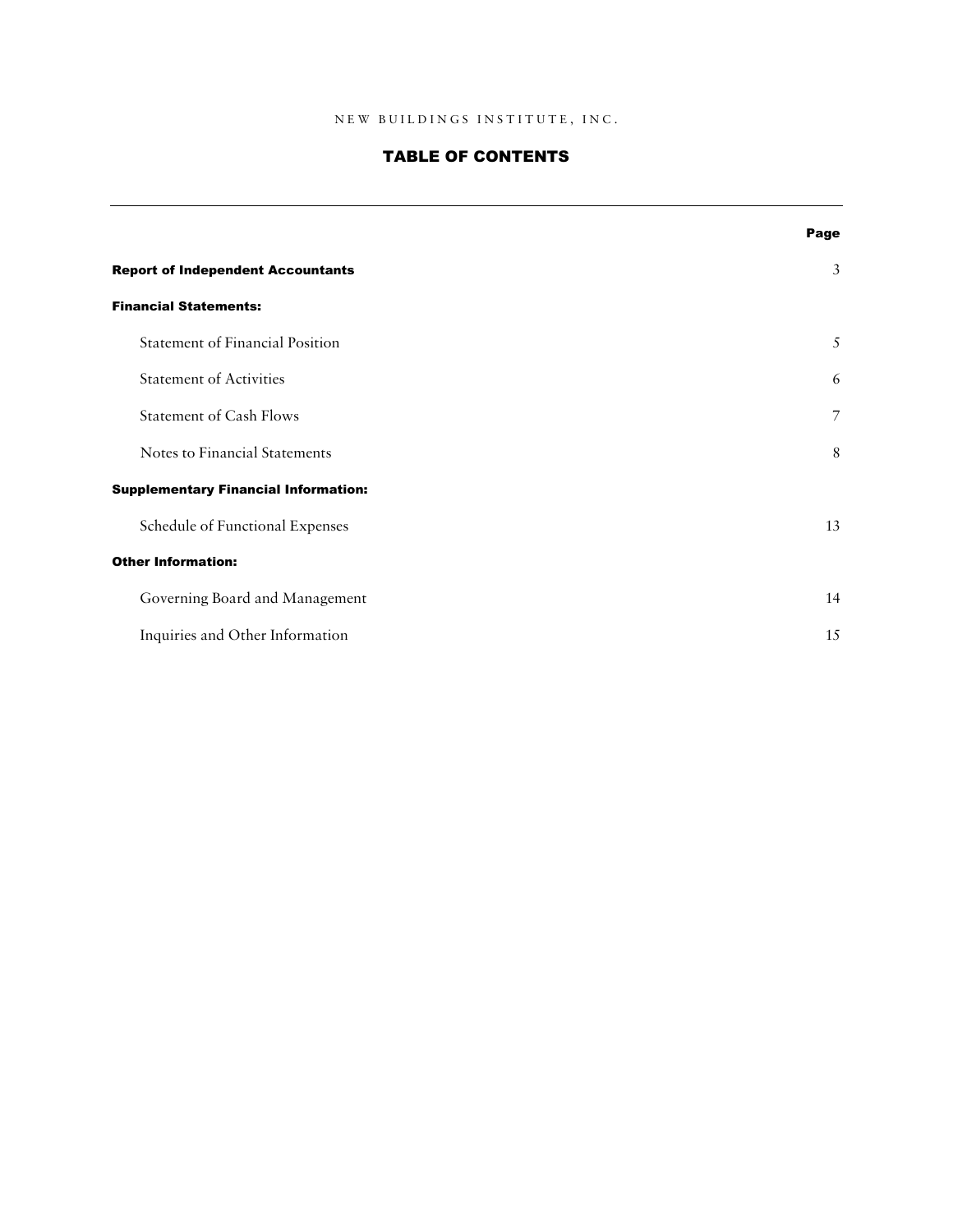

# REPORT OF INDEPENDENT ACCOUNTANTS

*The Board of Directors New Buildings Institute, Inc.:*

We have audited the accompanying financial statements of New Buildings Institute, Inc., which comprise the statement of financial position as of June 30, 2015, and the related statements of activities and cash flows for the year then ended, and the related notes to the financial statements.

#### *Management's Responsibility for the Financial Statements*

Management is responsible for the preparation and fair presentation of these financial statements in accordance with accounting principles generally accepted in the United States; this includes the design, implementation, and maintenance of internal control relevant to the preparation and fair presentation of financial statements that are free from material misstatement, whether due to fraud or error.

#### *Auditor's Responsibility*

Our responsibility is to express an opinion on these financial statements based on our audit. We conducted our audit in accordance with auditing standards generally accepted in the United States. Those standards require that we plan and perform the audit to obtain reasonable assurance about whether the financial statements are free from material misstatement.

An audit involves performing procedures to obtain audit evidence about the amounts and disclosures in the financial statements. The procedures selected depend on the auditor's judgment, including the assessment of the risks of material misstatement of the financial statements, whether due to fraud or error. In making those risk assessments, the auditor considers internal control relevant to the organization's preparation and fair presentation of the financial statements in order to design audit procedures that are appropriate in the circumstances, but not for the purpose of expressing an opinion on the effectiveness of the organization's internal control. Accordingly, we express no such opinion. An audit also includes evaluating the appropriateness of accounting policies used and the reasonableness of significant accounting estimates made by management, as well as evaluating the overall presentation of the financial statements.

We believe that the audit evidence we have obtained is sufficient and appropriate to provide a basis for our audit opinion.

#### *Opinion*

In our opinion, the financial statements referred to above present fairly, in all material respects, the financial position of New Buildings Institute, Inc. as of June 30, 2015, and the changes in its net assets and its cash flows for the year then ended in accordance with accounting principles generally accepted in the United States.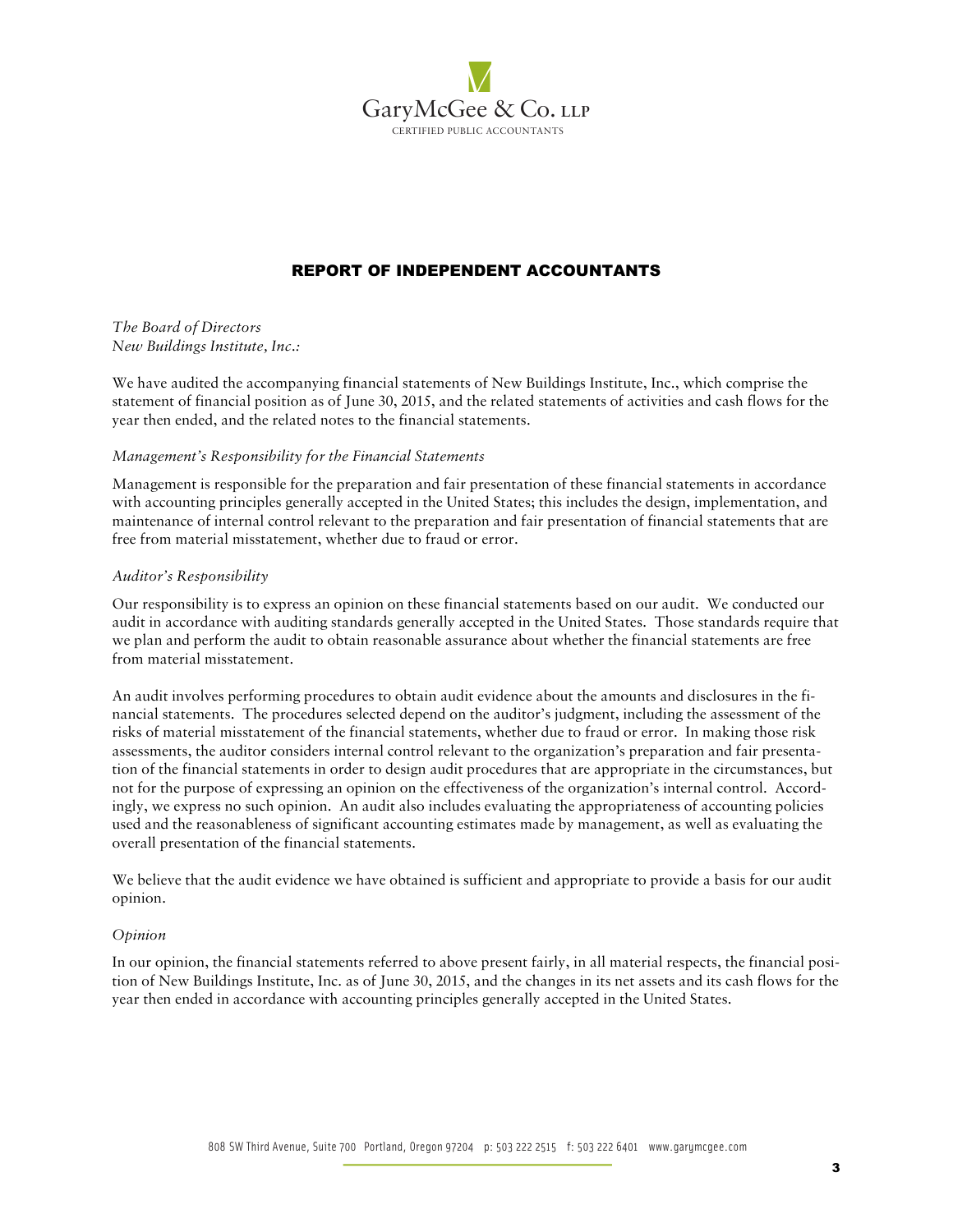#### *Supplementary Information*

Our audit was conducted for the purpose of forming an opinion on the financial statements as a whole. The schedule of functional expenses on page 13 is presented for purposes of additional analysis and is not a required part of the financial statements. Such information is the responsibility of management and was derived from, and relates directly to, the underlying accounting and other records used to prepare the financial statements. The information has been subjected to the auditing procedures applied in the audit of the financial statements and certain additional procedures, including comparing and reconciling such information directly to the underlying accounting and other records used to prepare the financial statements or to the financial statements themselves, and other additional procedures in accordance with auditing standards generally accepted in the United States. In our opinion, the information is fairly stated in all material respects in relation to the financial statements as a whole.

#### *Summarized Comparative Information*

We have previously audited New Buildings Institute, Inc.'s 2014 financial statements, and we expressed an unmodified audit opinion on those audited financial statements in our report dated December 5, 2014. In our opinion, the summarized comparative information presented herein as of and for the year ended June 30, 2014 is consistent, in all material respects, with the audited financial statements from which it has been derived.

Gazi Gas 200.000

December 8, 2015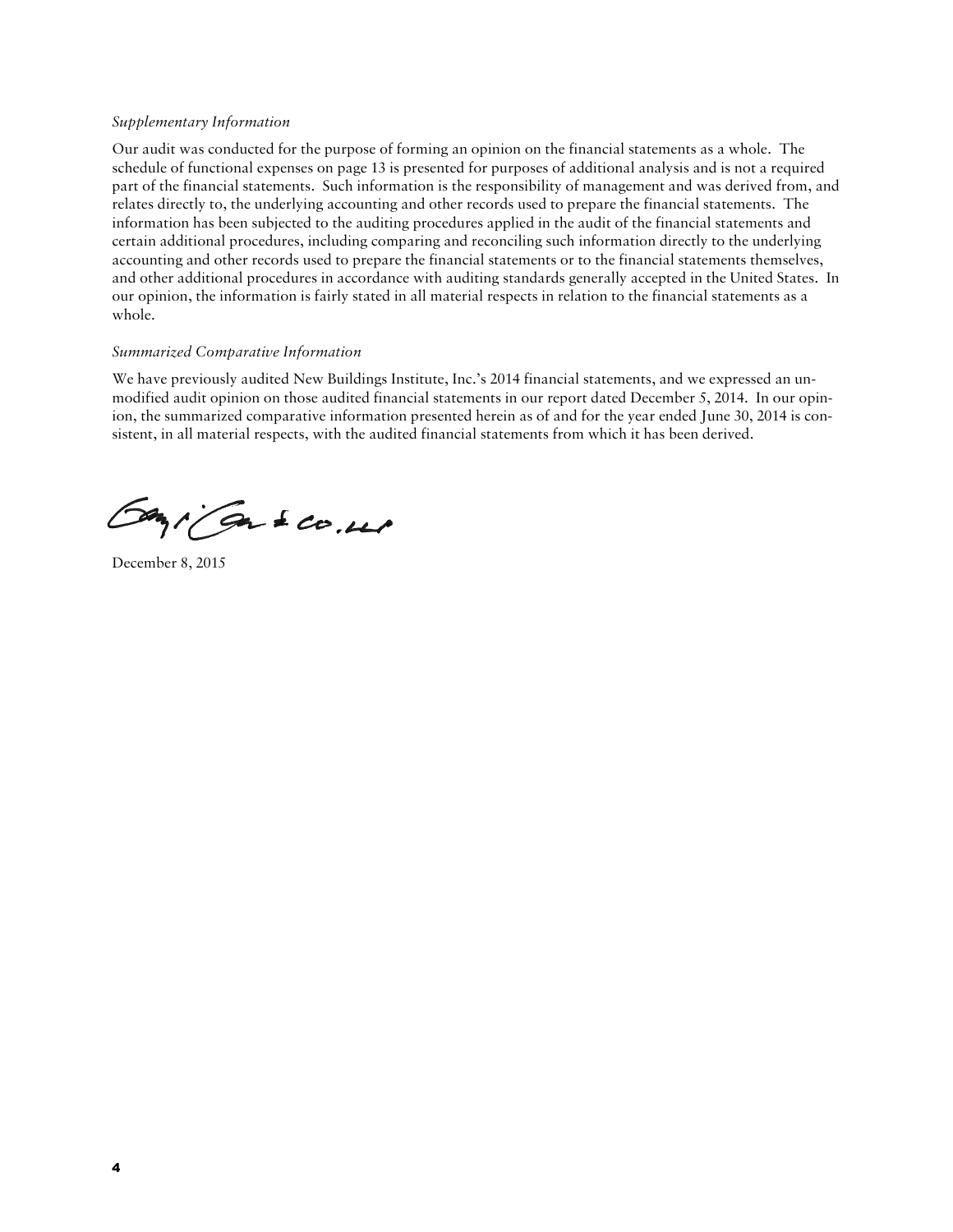# STATEMENT OF FINANCIAL POSITION

J U N E 30, 2015

 $(\,\mathop{\mathtt{WITH}}\, \mathop{\mathtt{COMPARATIVE}}\, \mathop{\mathtt{AMOUNTS}}\, \mathop{\mathtt{FOR}}\, \mathop{\mathtt{2014}}\,)$ 

|                                                 |    | 2015    | 2014      |
|-------------------------------------------------|----|---------|-----------|
| Assets:                                         |    |         |           |
| Cash and cash equivalents                       | \$ | 625,992 | 549,486   |
| Contract payments receivable (note 3)           |    | 163,738 | 250,373   |
| Grants and contributions receivable (note 4)    |    | 15,000  | 50,000    |
| Prepaid expenses and other assets               |    | 28,269  | 25,744    |
| Property and equipment (note 5)                 |    | 9,676   | 12,906    |
| Total assets                                    | \$ | 842,675 | 888,509   |
| <b>Liabilities:</b>                             |    |         |           |
| Accounts payable and accrued expenses           |    | 80,736  | 165,786   |
| Accrued vacation and payroll expenses           |    | 104,068 | 148,600   |
| Deferred revenue                                |    | 137,300 |           |
| <b>Total liabilities</b>                        |    | 322,104 | 314,386   |
| <b>Net assets:</b>                              |    |         |           |
| Unrestricted:                                   |    |         |           |
| Available for programs and general operations   |    | 116,047 | (82, 553) |
| Net investment in capital assets                |    | 9,676   | 12,906    |
| Total unrestricted                              |    | 125,723 | (69, 647) |
| Temporarily restricted (note 6)                 |    | 394,848 | 643,770   |
| Total net assets                                |    | 520,571 | 574,123   |
| Commitments and contingencies (notes 10 and 11) |    |         |           |
| Total liabilities and net assets                | S  | 842,675 | 888,509   |

See accompanying notes to financial statements.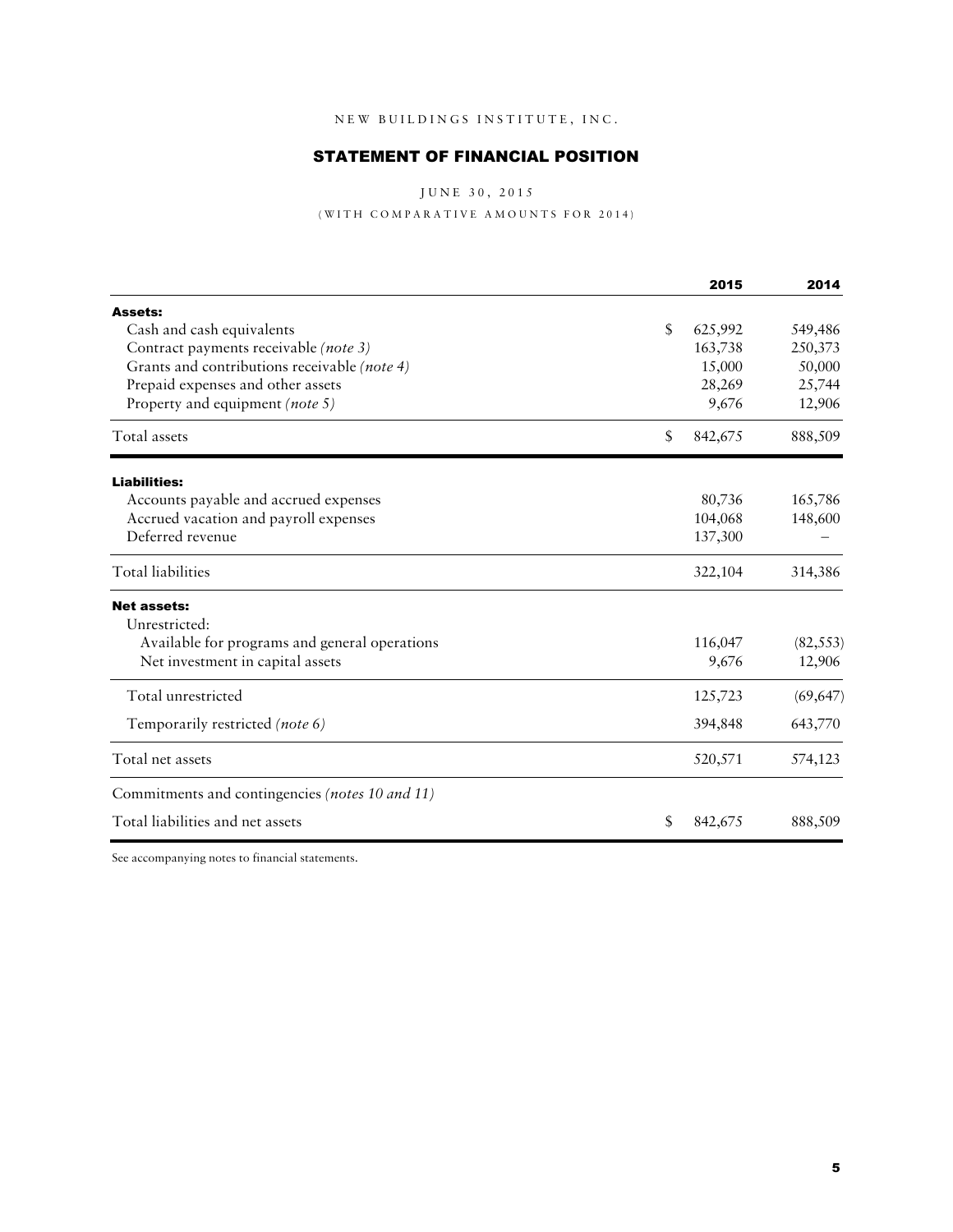## STATEMENT OF ACTIVITIES

## YEAR ENDED JUNE 30, 2015

#### $(\,\mathop{\mathtt{WITH}}\, \mathop{\mathtt{COMPARATIVE}}\, \mathop{\mathtt{TOTALS}}\, \mathop{\mathtt{FOR}}\, \mathop{\mathtt{2014}}\,)$

|                                                | 2015 |                     |                    |              |           |
|------------------------------------------------|------|---------------------|--------------------|--------------|-----------|
|                                                |      |                     | <b>Temporarily</b> |              |           |
|                                                |      | <b>Unrestricted</b> | restricted         | <b>Total</b> | 2014      |
| Revenues, gains, and other support:            |      |                     |                    |              |           |
| Contract service revenues (note 7)             | \$   | 731,317             |                    | 731,317      | 1,031,979 |
| Sponsorship revenues                           |      | 770,187             |                    | 770,187      | 560,000   |
| Grants                                         |      |                     | 440,000            | 440,000      | 600,000   |
| Forum registration fees                        |      | 87,025              |                    | 87,025       |           |
| Publication sales                              |      | 16,071              |                    | 16,071       | 6,388     |
| Other                                          |      | 3,207               |                    | 3,207        | 971       |
| Loss on disposal of assets                     |      | (882)               |                    | (882)        | (1,703)   |
| Total revenues and other support               |      | 1,606,925           | 440,000            | 2,046,925    | 2,197,635 |
| Net assets released from restrictions (note 8) |      | 688,922             | (688, 922)         |              |           |
| Total revenues, gains, and other support       |      | 2,295,847           | (248, 922)         | 2,046,925    | 2,197,635 |
| <b>Expenses</b> (note $9$ ):                   |      |                     |                    |              |           |
| Program services                               |      | 1,561,045           |                    | 1,561,045    | 1,840,630 |
| Management and general                         |      | 407,380             |                    | 407,380      | 504,624   |
| Fundraising                                    |      | 132,052             |                    | 132,052      | 262,390   |
| Total expenses                                 |      | 2,100,477           |                    | 2,100,477    | 2,607,644 |
| Increase (decrease) in net assets              |      | 195,370             | (248, 922)         | (53, 552)    | (410,009) |
| Net assets at beginning of year                |      | (69, 647)           | 643,770            | 574,123      | 984,132   |
| Net assets at end of year                      | \$   | 125,723             | 394,848            | 520,571      | 574,123   |

See accompanying notes to financial statements.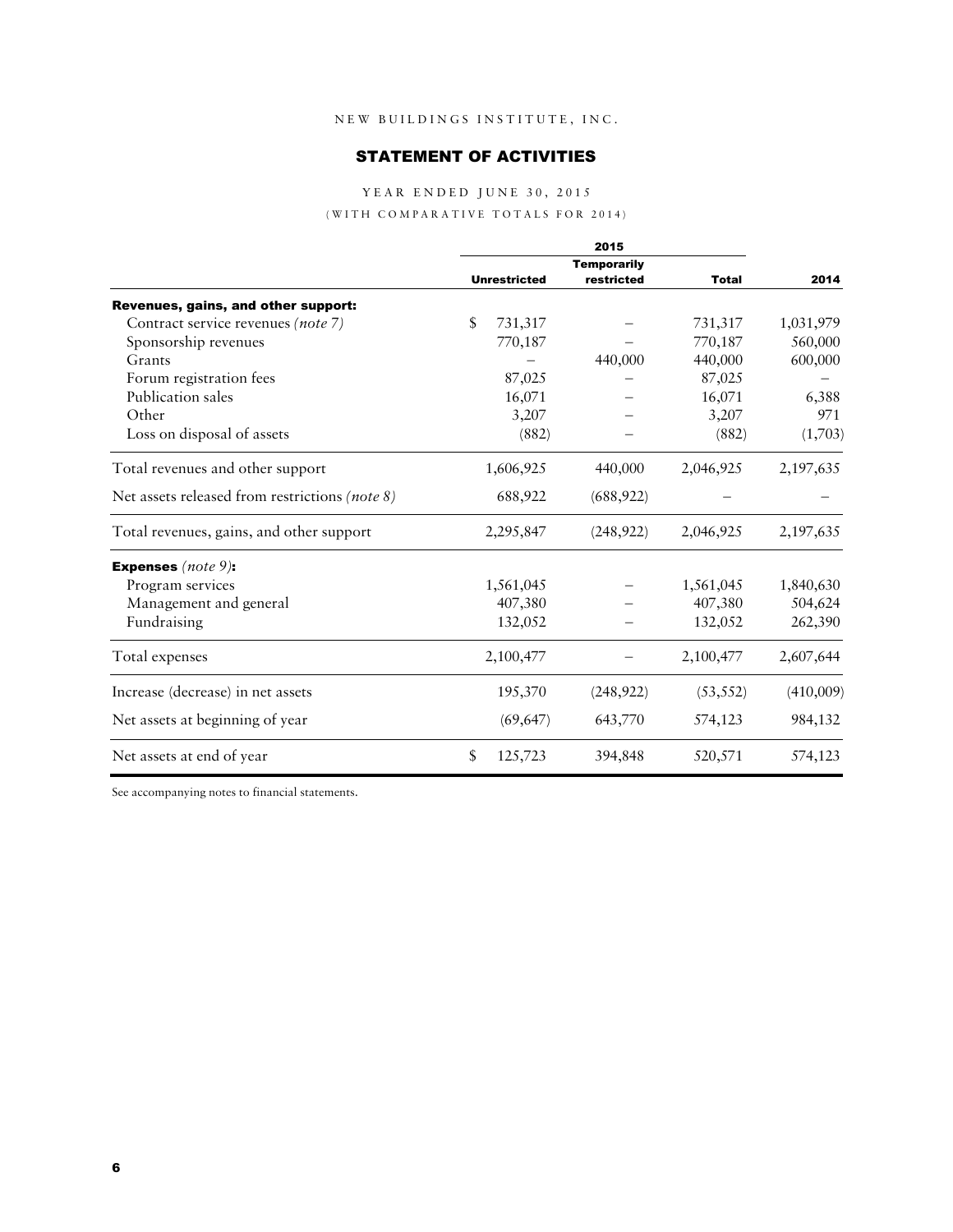# STATEMENT OF CASH FLOWS

YEAR ENDED JUNE 30, 2015

 $(\,\mathop{\mathtt{WITH}}\, \mathop{\mathtt{COMPARATIVE}}\, \mathop{\mathtt{TOTALS}}\, \mathop{\mathtt{FOR}}\, \mathop{\mathtt{2014}}\,)$ 

|                                                                | 2015          | 2014        |
|----------------------------------------------------------------|---------------|-------------|
| <b>Cash flows from operating activities:</b>                   |               |             |
| Cash received from contractors, sponsors, grantors, and others | \$2,306,154   | 2,257,831   |
| Cash received from interest                                    | 588           | 565         |
| Cash paid to employees, contractors, and suppliers             | (2,225,597)   | (2,469,414) |
| Net cash provided by (used in) operating activities            | 81,145        | (211,018)   |
| <b>Cash flows from investing activities:</b>                   |               |             |
| Purchase of capital assets                                     | (5, 439)      | (1, 569)    |
| Proceeds from the sale of capital assets                       | 800           | 695         |
| Net cash used in investing activities                          | (4,639)       | (874)       |
| Net increase (decrease) in cash and cash equivalents           | 76,506        | (211, 892)  |
| Cash and cash equivalents at beginning of year                 | 549,486       | 761,378     |
| Cash and cash equivalents at end of year                       | \$<br>625,992 | 549,486     |

See accompanying notes to financial statements.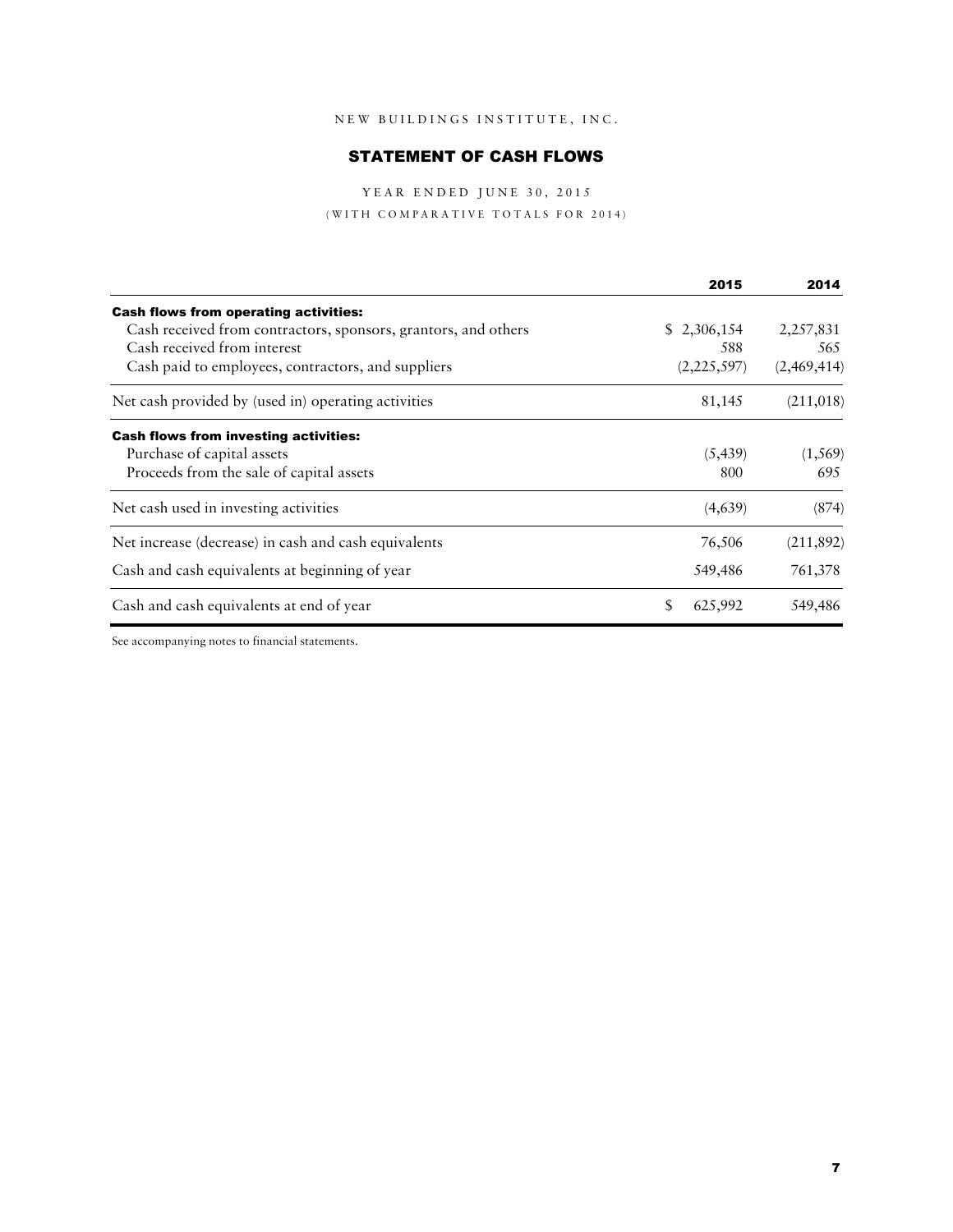#### NOTES TO FINANCIAL STATEMENTS

YEAR ENDED JUNE 30, 2015

#### 1. Organization

New Buildings Institute, Inc. (the "Institute") is an independent, nonprofit organization founded in 1997 and dedicated to making buildings better for people and the environment. The Institute promotes energy efficiency in buildings through policy development, research, training programs, and the development of guidelines and codes. The Institute works with national, regional, state, and utility groups, and serves as a "carrier" of ideas among states and regions regarding efficient, effective, and "advanced" buildings.

## 2. Summary of Significant Accounting Policies

The significant accounting policies followed by the Institute are described below to enhance the usefulness of the financial statements to the reader.

**Basis of Accounting**  $-$  The accompanying financial statements have been prepared on the accrual basis of accounting in accordance with generally accepted accounting principles and the principles of fund accounting. Fund accounting is the procedure by which resources for various purposes are classified for accounting purposes in accordance with activities or objectives specified by donors.

**Basis of Presentation**  $-$  The Institute has adopted the provisions of Financial Accounting Standards Board ("FASB") Accounting Standards Codification ("ASC") No. 958-605, *Revenue Recognition* and FASB ASC No. 958-205, *Presentation of Financial Statements*. Under these provisions, net assets and all balances and transactions are

presented based on the existence or absence of donor-imposed restrictions. Accordingly, the net assets of the Institute and changes therein are classified and reported as follows:

- *Unrestricted net assets* Net assets not subject to donor-imposed stipulations.
- *Temporarily restricted net assets* Net assets subject to donor-imposed stipulations that will be met either by actions of the Institute and/or the passage of time.

Expenses are reported as decreases in unrestricted net assets. Gains and losses on investments and other assets or liabilities are reported as increases or decreases in unrestricted net assets unless their use is restricted by explicit donor stipulation or by law. Expirations of temporary restrictions on net assets (i.e., the donor-stipulated purpose has been fulfilled and/or the stipulated time period has elapsed) are reported as net assets released from restrictions.

Use of Estimates – The preparation of financial statements in conformity with generally accepted accounting principles requires that management make estimates and assumptions that affect the reported amounts of assets and liabilities, the disclosure of contingent assets and liabilities at the date of the financial statements, and the reported amounts of revenues and expenses during the reporting period. Actual results could differ from those estimates. In the opinion of management, such differences, if any, would not be significant.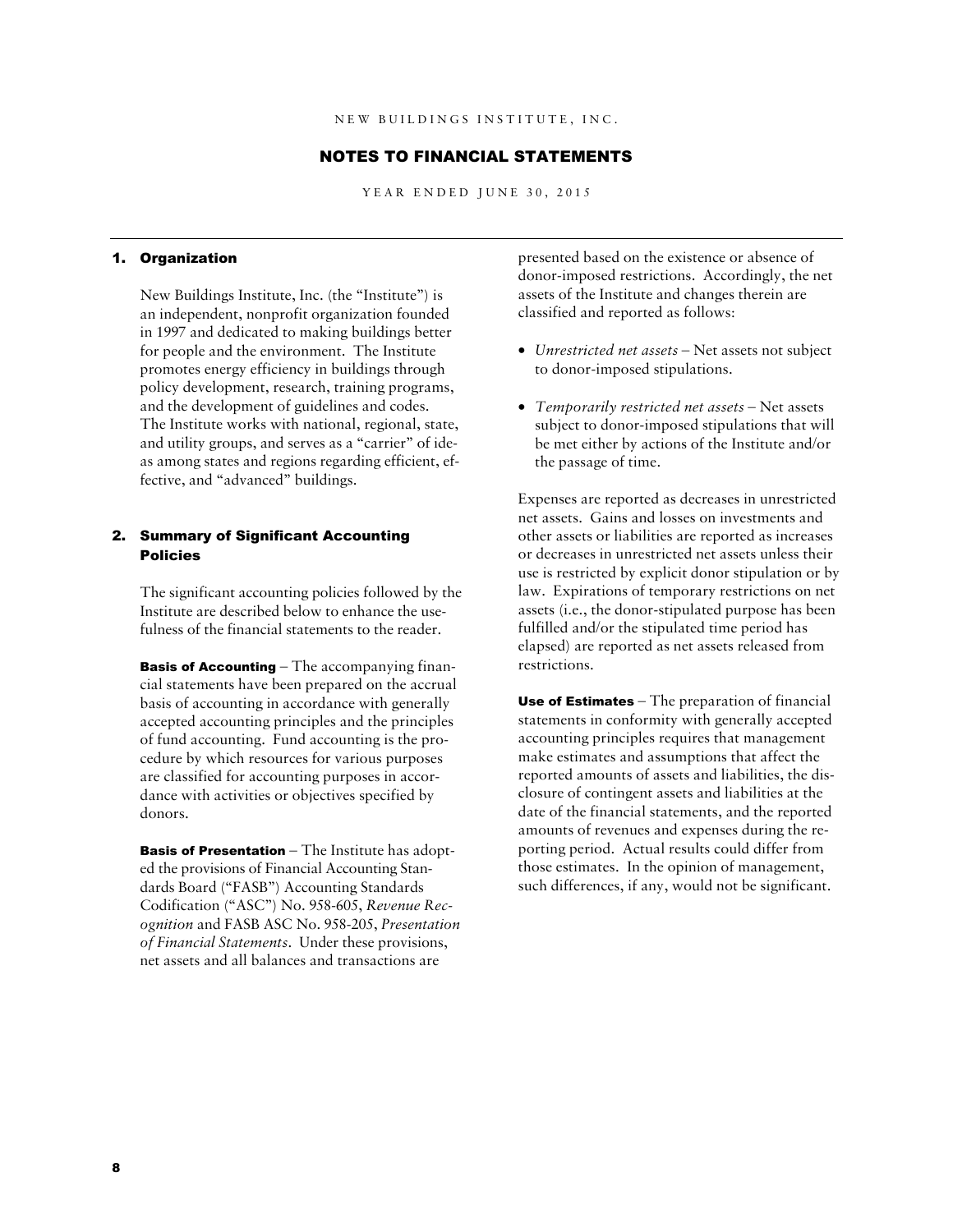Cash Equivalents – For purposes of the financial statements, the organization considers all liquid investments having initial maturities of three months or less to be cash equivalents.

Contributions – Contributions, which include unconditional promises to give (pledges), are recognized as revenues in the period the commitment is received. Conditional promises to give are not recognized until they become unconditional, that is when the conditions on which they depend are substantially met. Contributions of assets other than cash are recorded at their estimated fair value.

In-Kind Contributions – Significant services received which create or enhance a non-financial asset or require specialized skills that the Institute would have purchased if not donated are recognized in the statement of activities. During the year ended June 30, 2015, no contributed services were recorded.

In-kind contributions of equipment, materials, and the free use of facilities are recorded when there is an objective basis upon which to value the contributions and where the contributions are an essential part of the Institute's activities. During the year ended June 30, 2015, no contributions of equipment, materials, or the free use of facilities were recorded.

Revenue Recognition – All contributions and grants are considered available for unrestricted use unless specifically restricted by the donor. Service revenues are recognized at the time services are provided and the revenues are earned. A portion of the sponsorship revenues represent payment for the cost of certain benefits received by the sponsor. This portion of sponsorship revenue is recognized at the time the benefits are provided.

**Capital Assets and Depreciation**  $-$  Generally, property and equipment with a carrying value of \$1,000 or more is capitalized and reported at cost when purchased, and at fair value when acquired by gift. Depreciation is provided on a straightline basis over the estimated useful lives of the respective assets, which is generally 7 years for furniture, 3 to 5 years for computers and office equipment, and the term of the lease for leasehold improvements.

Concentrations of Credit Risk – The organization's financial instruments consist primarily of cash equivalents, which may subject the organization to concentrations of credit risk as, from time to time, for example, cash balances may exceed amounts insured by the Federal Deposit Insurance Corporation ("FDIC").

All checking and savings accounts, money market deposit accounts, and certificates of deposit are insured by the FDIC for up to \$250,000 for each depositor, for each insured bank, for each account ownership category. At June 30, 2015, the Institute held \$379,988 in excess of FDIC limits.

Certain receivables may also, from time to time, subject the organization to concentrations of credit risk. To minimize its exposure to significant losses from customer or donor insolvencies, the organization's management evaluates the financial condition of its customers and donors, and monitors concentrations of credit risk arising from similar geographic regions, activities, or economic characteristics. When necessary, receivables are reported net of an allowance for uncollectible accounts.

Advertising and Promotional Expenses − Advertising and promotional costs are charged to expense as they are incurred.

Income Taxes – The Institute is exempt from federal and state income taxes under Section 501(c)(3) of the Internal Revenue Code and comparable state law. In addition, the Institute has been recognized as a public charity under Section 509(a)(2) of the Internal Revenue Code. For tax purposes, the Institute's open audit periods are for the years ended June 30, 2012 through 2014.

The Institute has adopted the recognition requirements for uncertain income tax positions as required by FASB ASC No. 740-10, *Income Taxes*. Under this standard, income tax benefits are recognized for income tax positions taken or expected to be taken in a tax return only when it is determined that the income tax position will more-likely-than-not be sustained upon examination by taxing authorities.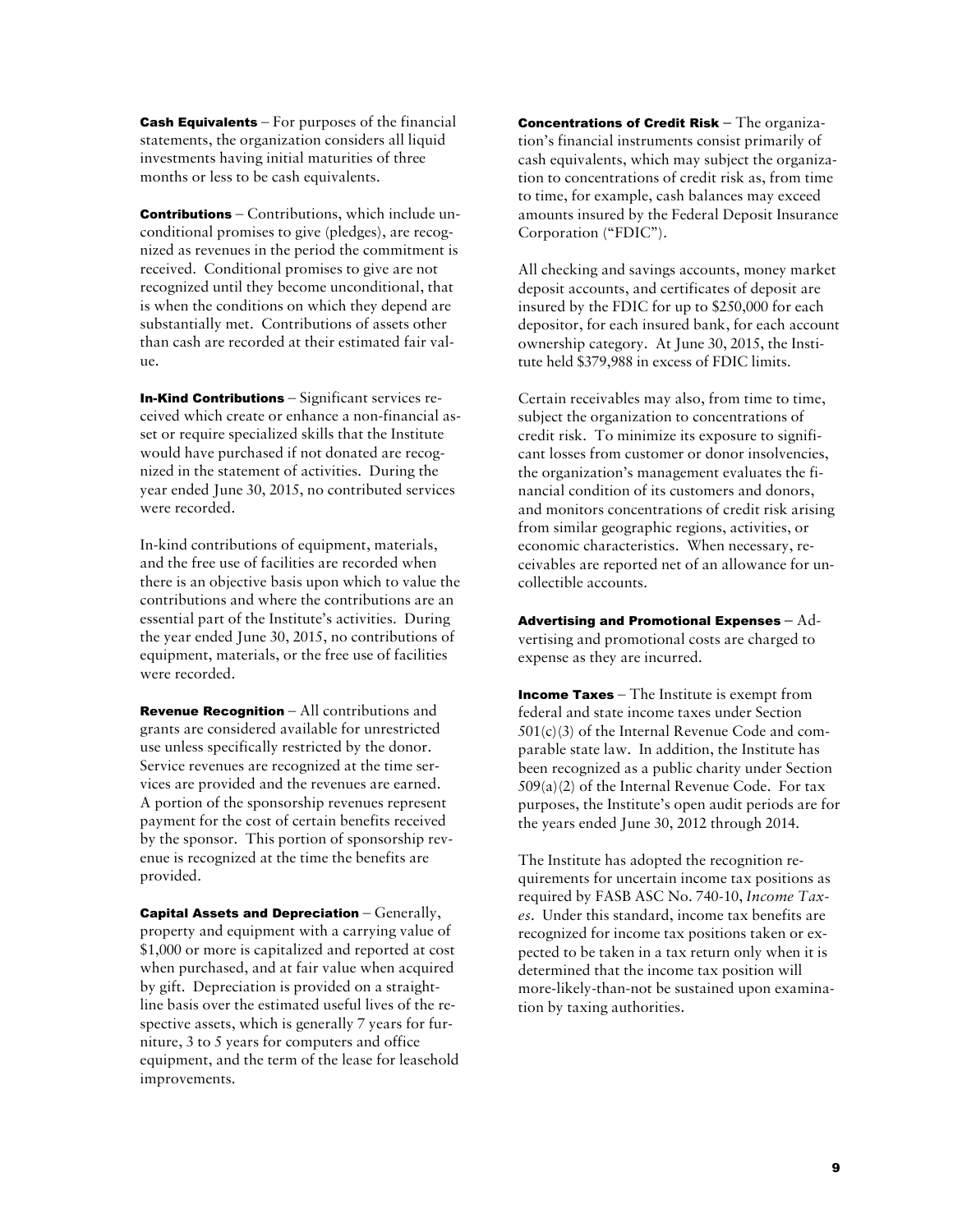Subsequent Events - As required FASB ASC No. 855-10, *Subsequent Events,* subsequent events have been evaluated by management through December 8, 2015, which is the date the financial statements were available to be issued.

## Summarized Financial Information for 2014 –

The accompanying financial information as of and for the year ended June 30, 2014, is presented for comparative purposes only and is not intended to represent a complete financial statement presentation.

**Other Significant Accounting Policies** – Other significant accounting policies are set forth in the financial statements and the following notes.

## 3. Contract Payments Receivable

Contract payments receivable at June 30, 2015 are summarized as follows:

| California Public Utility           |    |         |
|-------------------------------------|----|---------|
| Commission                          | S. | 83,929  |
| Northwest Energy Efficiency         |    |         |
| Alliance                            |    | 16,835  |
| Ecology Action of Santa Cruz        |    | 12,333  |
| Others, individually under \$10,000 |    | 50,641  |
|                                     |    | 163,738 |

All receivables listed above are expected to be fully collected.

## 4. Grants and Contributions Receivable

Grants and contributions receivable at June 30, 2015 represent an unconditional promise to give totaling \$15,000, expected to be collected in less than one year.

## *Subsequent Event*

On July 2, 2015, the Institute received a \$225,000 grant award from a private foundation.

## 5. Property and Equipment

A summary of property and equipment at June 30, 2015 is as follows:

| Office equipment<br>Furniture<br>Intangible assets $1$ | S | 20,037<br>11,284<br>8,189 |
|--------------------------------------------------------|---|---------------------------|
|                                                        |   | 39,510                    |
| Less accumulated depreciation<br>and amortization      |   | (29, 834)                 |
|                                                        |   |                           |

<sup>1</sup> Intangible assets include patents and domain rights, which are amortized over a five-year period. Net book value of these assets as of June 30, 2015 totaled \$2,554.

## 6. Restrictions and Limitations on Net Asset Balances

At June 30, 2015, temporarily restricted net assets totaled \$394,848 and consisted of grants and contributions available for the following projects:

| Advancing Momentum on Carbon        |   |         |
|-------------------------------------|---|---------|
| Reduction through Zero Net          |   |         |
| Energy Buildings and                |   |         |
| Communities                         | S | 368,381 |
| Comnet Portal and Energy Use        |   |         |
| <b>Intensity Target Development</b> |   | 24,735  |
| Development of Energy               |   |         |
| Efficiency Policies in Oregon       |   |         |
| and Washington                      |   | 1,732   |
|                                     |   |         |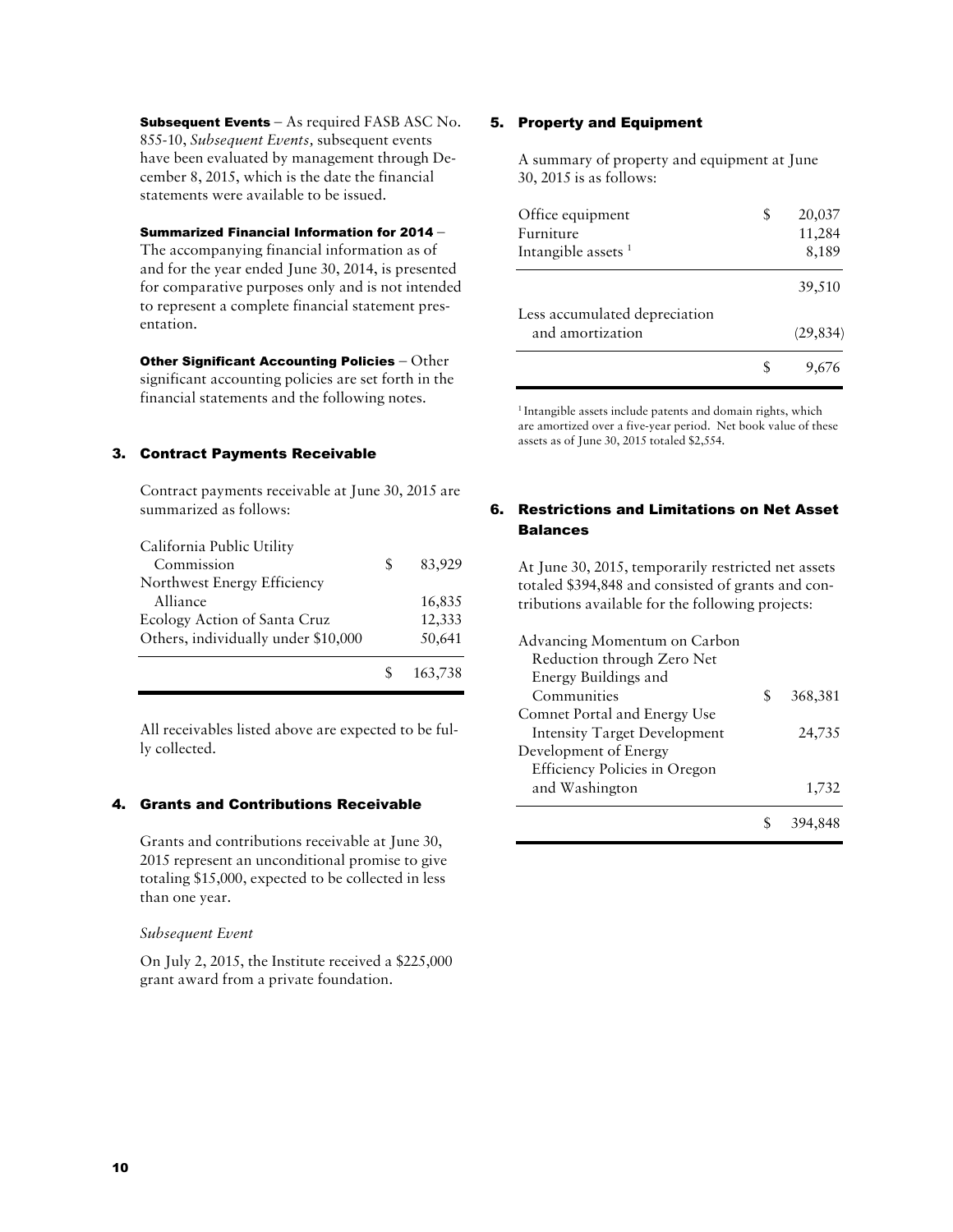#### 7. Contract Service Revenues

During the year ended June 30, 2015, the Institute earned revenues under various contracts held with the following organizations:

| Northwest Energy Efficiency         | 249,673 |
|-------------------------------------|---------|
| Alliance                            |         |
| California Public Utility           |         |
| Commission                          | 154,107 |
| <b>CLEAResult</b>                   | 89,478  |
| Ecology Action of Santa Cruz        | 68,305  |
| Rocky Mountain Institute            | 39,254  |
| National Grid                       | 33,749  |
| Others, individually under \$20,000 | 96,751  |
|                                     | 731,317 |

#### 8. Net Assets Released from Restrictions

During the year ended June 30, 2015, the Institute incurred \$688,922 in expenses in satisfaction of restricted purposes specified by sponsors or grantors, or satisfied the restrictions by the occurrence of other events specified by donors. Accordingly, a reclassification from temporarily restricted net assets to unrestricted net assets has been recorded in the accompanying statement of activities.

#### 9. Expenses

The costs of providing the various programs and other activities of the Institute have been summarized on a functional basis in the statement of activities. Accordingly, certain costs have been allocated among the programs and supporting services benefited.

#### 10. Retirement Plan

The Institute provides all employees with a defined contribution retirement savings plan, as described under Section 401(k) of the Internal Revenue Code. Participating employees may make voluntary contributions to the plan on a pre-tax basis, up to the limits allowed by law, after three months of employment. For the year ended June 30, 2015, the Institute made an annual safe harbor contribution equal to 3.0% of the annual compensation of each employee and an additional 2.0% matching contribution. Employees are fully vested at all times. Employees select from among several investment options. The Institute's contributions to the plan totaled \$44,085 for the year ended June 30, 2015.

#### 11. Significant Sources of Revenue

Approximately 36% of the Institute's total revenues for the year ended June 30, 2015 were provided by one grantor and one contractor/sponsor.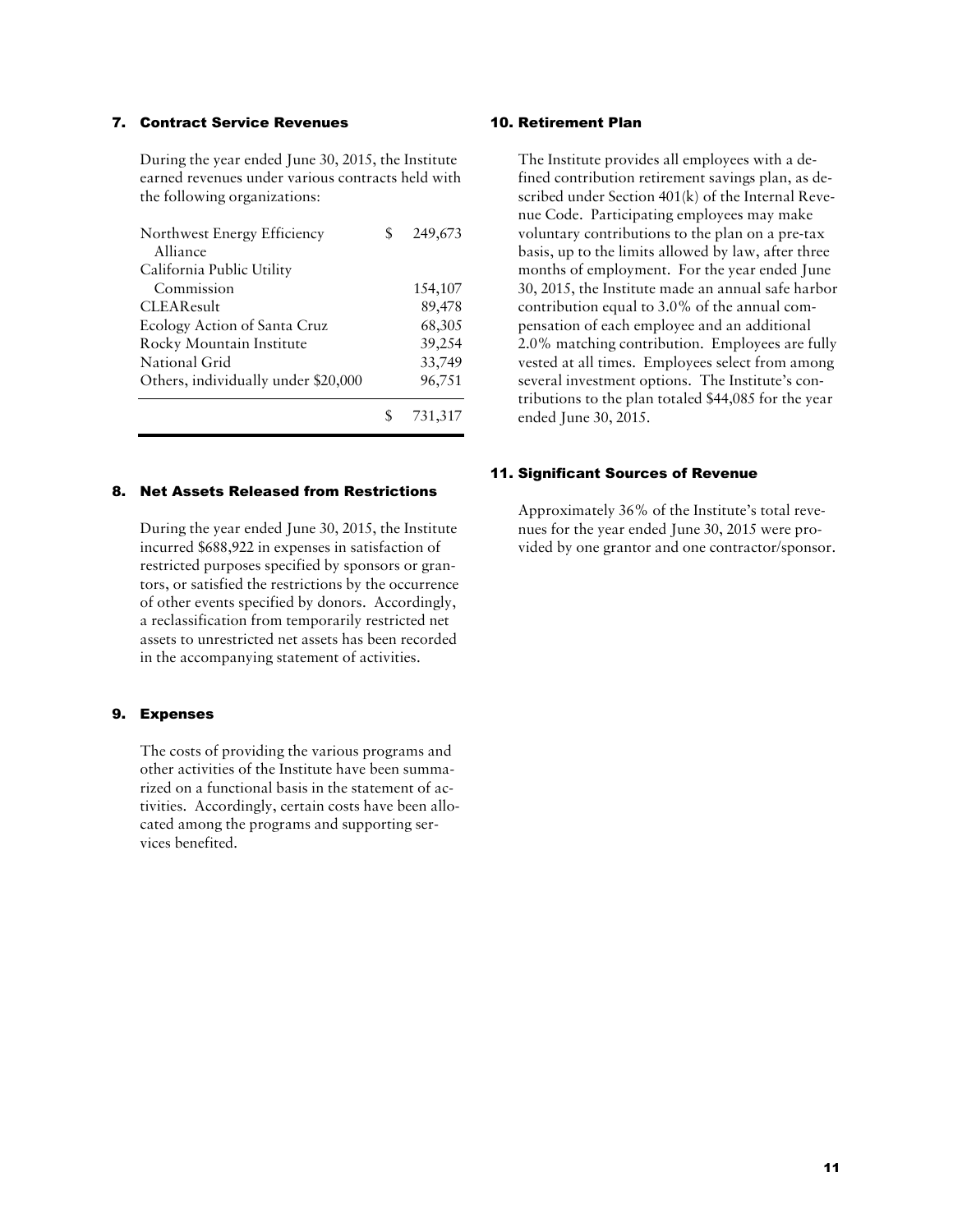# 12. Statement of Cash Flows Reconciliation

The following presents a reconciliation of the decrease in net assets (as reported on the statement of activities) to net cash provided by operating activities (as reported on the statement of cash flows) for the year ended June 30, 2015:

| Decrease in net assets             | S  | (53, 552) |
|------------------------------------|----|-----------|
| Adjustments to reconcile decrease  |    |           |
| in net assets to net cash provided |    |           |
| by operating activities:           |    |           |
| Depreciation and amortization      |    | 6,987     |
| Loss on disposal of assets         |    | 882       |
| Net changes in:                    |    |           |
| Contract payments receivable       |    | 86,635    |
| Grants and contributions           |    |           |
| receivable                         |    | 35,000    |
| Prepaid expenses and               |    |           |
| other assets                       |    | (2,525)   |
| Accounts payable                   |    |           |
| and accrued expenses               |    | (85,050)  |
| Accrued vacation and               |    |           |
| payroll expenses                   |    | (44, 532) |
| Deferred revenue                   |    | 137,300   |
| Total adjustments                  |    | 134,697   |
| Net cash provided by operating     |    |           |
| activities                         | \$ | 81,145    |

 $\blacksquare$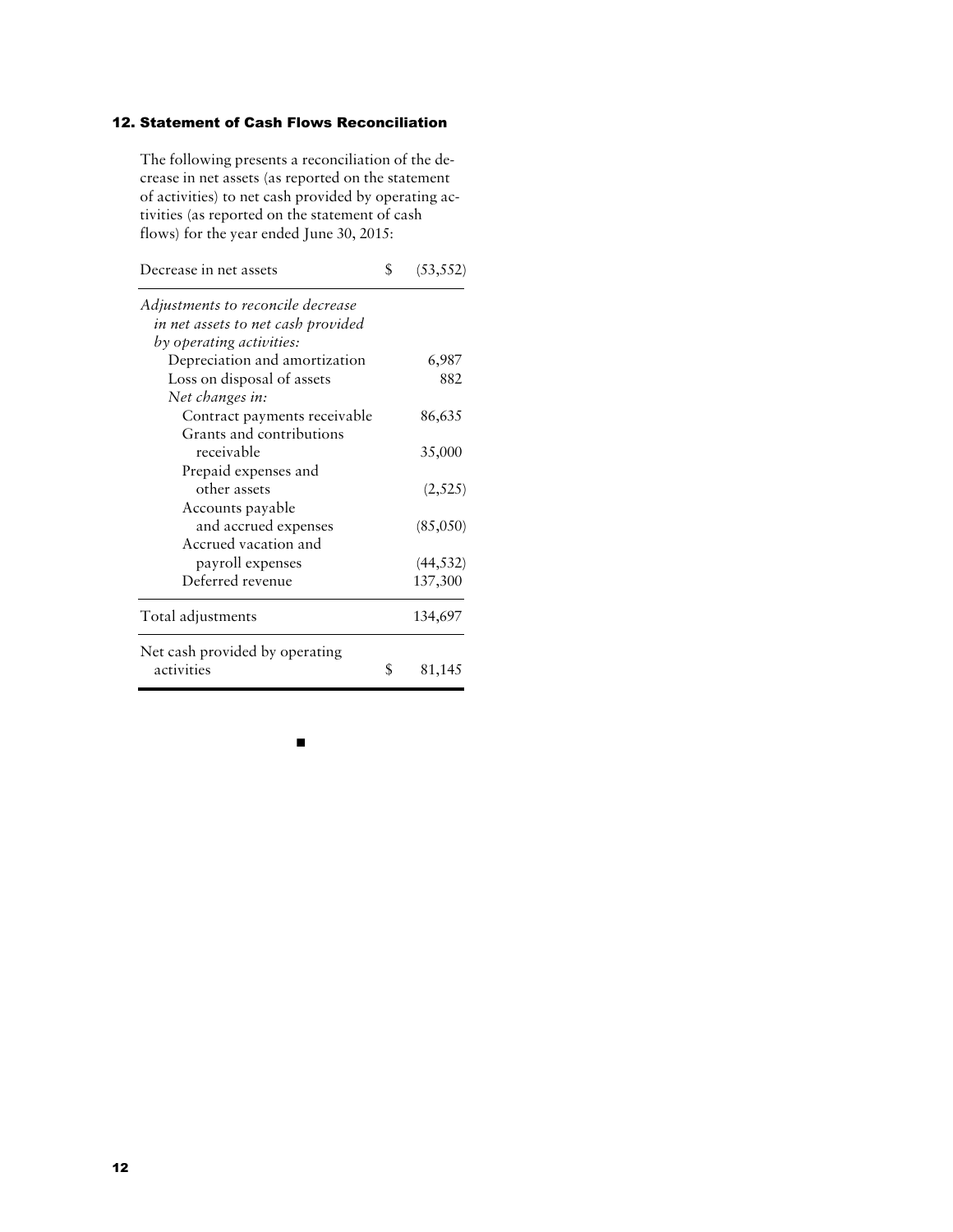# SCHEDULE OF FUNCTIONAL EXPENSES

YEAR ENDED JUNE 30, 2015

#### (WITH COMPARATIVE TOTALS FOR 2014)

|                                    | 2015 |                     |                                  |                    |              |           |
|------------------------------------|------|---------------------|----------------------------------|--------------------|--------------|-----------|
|                                    |      | Program<br>services | <b>Management</b><br>and general | <b>Fundraising</b> | <b>Total</b> | 2014      |
| Salaries and related expenses      | \$   | 944,500             | 239,115                          | 109,972            | 1,293,587    | 1,778,120 |
| Project subcontractors             |      | 277,260             |                                  |                    | 277,260      | 432,041   |
| Project direct costs               |      | 179,731             |                                  |                    | 179,731      | 130,231   |
| Professional services              |      | 13,038              | 122,391                          | 5,707              | 141,136      | 63,831    |
| Occupancy                          |      | 77,957              | 21,627                           | 9,844              | 109,428      | 111,997   |
| Computer services                  |      | 30,460              | 5,572                            | 1,529              | 37,561       | 20,501    |
| Telecommunications                 |      | 11,003              | 3,730                            | 1,245              | 15,978       | 13,963    |
| Equipment maintenance and repair   |      | 2,957               | 4,221                            | 314                | 7,492        | 4,499     |
| Office supplies                    |      | 4,015               | 2,034                            | 444                | 6,493        | 8,036     |
| Conference fees                    |      | 3,186               | 639                              | 479                | 4,304        | 7,104     |
| Insurance                          |      | 1,999               | 3,574                            | 253                | 5,826        | 4,026     |
| Memberships and subscriptions      |      | 4,444               | 353                              | 6                  | 4,804        | 3,911     |
| Taxes                              |      | 4,839               | 227                              | 22                 | 5,087        | 5,944     |
| Board and staff meetings           |      |                     | 36                               | 744                | 780          | 10,239    |
| Travel                             |      |                     | 1,435                            | 249                | 1,684        | 593       |
| Bank and merchant fees             |      | 381                 | 750                              | 593                | 1,724        | 1,361     |
| Postage and delivery               |      | 286                 | 304                              | 20                 | 610          | 1,786     |
| Bad debt expense                   |      |                     | 5                                |                    | 5            |           |
| Total expenses before depreciation |      |                     |                                  |                    |              |           |
| and amortization                   |      | 1,556,056           | 406,013                          | 131,421            | 2,093,490    | 2,598,183 |
| Depreciation and amortization      |      | 4,989               | 1,367                            | 631                | 6,987        | 9,461     |
| Total expenses                     |      | \$1,561,045         | 407,380                          | 132,052            | 2,100,477    | 2,607,644 |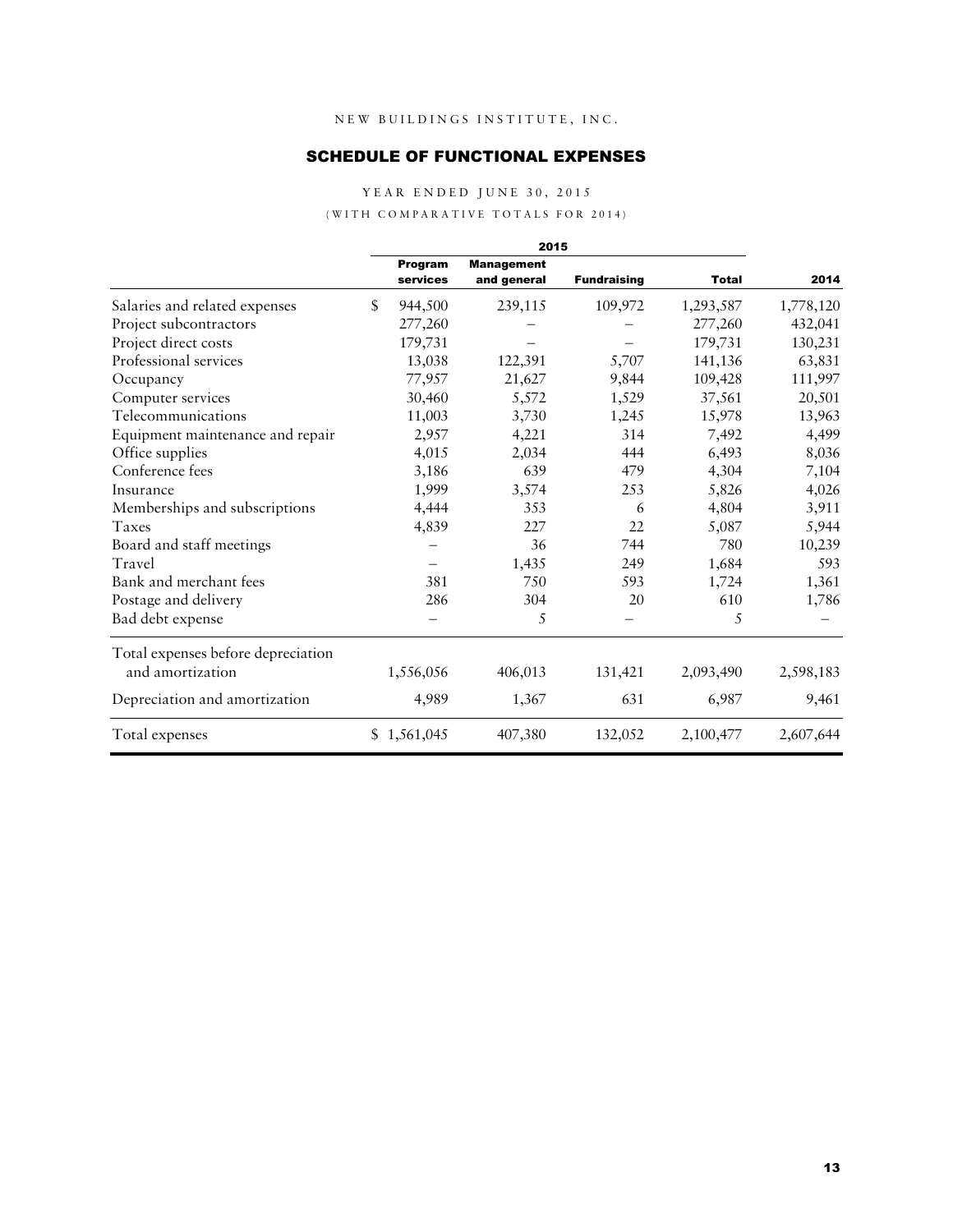#### GOVERNING BOARD AND MANAGEMENT

#### Board of Directors

David Goldstein, *President Natural Resources Defense Council* 

Michael McAteer, *Vice President National Grid, USA* 

Ed McGlynn, *Treasurer Nexant* 

Douglas Baston, *Secretary North Atlantic Energy Advisors* 

Gregg Ander *Independent Consultant* 

Marge Anderson *Seventhwave* 

Jan Berman *Pacific Gas & Electric*  Jeff Harris *Northwest Energy Efficiency Alliance* 

Nancy Jenkins *Southern California Edison* 

George Malek *ComEd* 

Steve Nadel *American Council for an Energy Efficient Economy* 

Brenda Owens *U.S. Green Building Council* 

Kurt Stenberg *Consulting Engineer* 

John Wilson, *Emeritus The Energy Foundation* 

#### Management

Ralph DiNola *Executive Director*